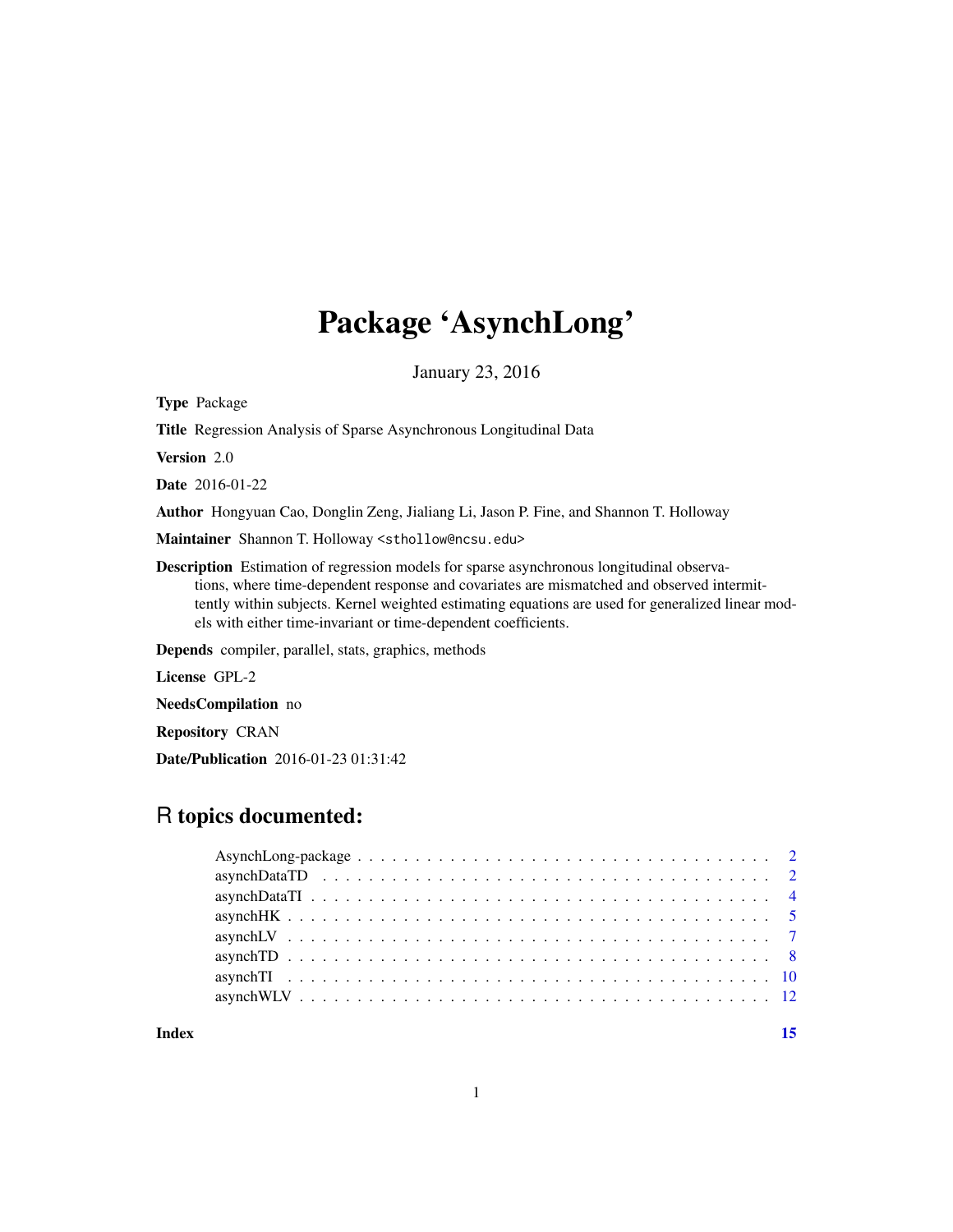<span id="page-1-0"></span>

#### Description

Estimation of regression models for sparse asynchronous longitudinal observations, where timedependent response and covariates are mismatched and observed intermittently within subjects. Kernel weighted estimating equations are used for generalized linear models with either timeinvariant or time-dependent coefficients.

#### Details

| Package: | AsynchLong |
|----------|------------|
| Type:    | Package    |
| Version: | 2.0        |
| Date:    | 2016-01-22 |
| License: | GPL-2      |

#### Author(s)

Hongyuan Cao, Jason P. Fine, Jialiang Li, Donglin Zeng, and Shannon T. Holloway Maintainer: Shannon T. Holloway <sthollow@ncsu.edu>

#### References

Cao, H., Zeng, D., and Fine, J. P. (2015) Regression Analysis of sparse asynchronous longitudinal data. Journal of the Royal Statistical Society: Series B, 77, 755-776.

Cao, H., Li, Jialiang, and Fine, J. P. (2015). On last observation carried forward and asynchronous longitudinal regression analysis. Electronic Journal of Statistics, submitted.

#### See Also

[asynchTD](#page-7-1), [asynchTI](#page-9-1), [asynchLV](#page-6-1)

asynchDataTD *Generated Asynchronous Longitudinal Data with Time-Dependent Coefficients*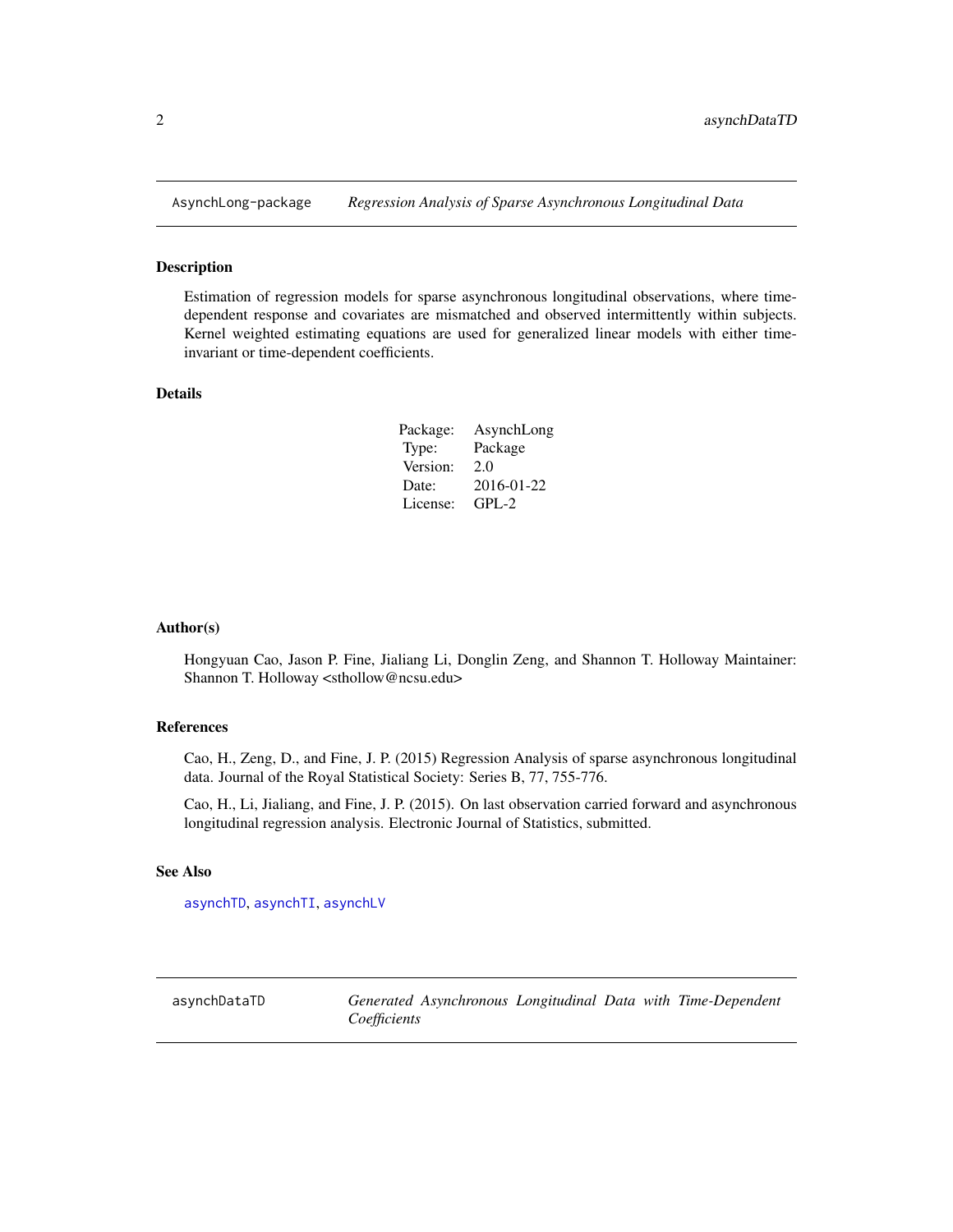#### asynchDataTD 3

#### **Description**

For the purposes of the package examples, the data set was adapted from the numerical simulations of the original manuscript. Specifically, data was generated for 400 subjects. The number of observation times for the response was Poisson distributed with intensity rate 5, and similarly for the number of observation times for the covariates. Observation times are generated from a uniform distribution Unif(0,1) independently. The covariate process is Gaussian, with values at fixed time points being multivariate normal with mean 0, variance 1 and correlation exp(-|t\_ij - t\_ik|). The responses were generated from  $Y(t) = \text{beta}0 + X(t)^* \text{beta}1 + \text{epsilon}0$ , where  $\text{beta}0 = 0.5$ ,  $\text{beta}1 = 0.4t$  $+ 0.5$ , and epsilon(t) is Gaussian with mean 0, variance 1 and cov( $e(s)$ , $e(t)$ ) = 2^-|t-s|. Covariates are stored as TD.x. Responses are stored as TD.y.

#### Usage

asynchDataTD

## Format

- TD.x is a data frame with 4052 observations on the following 3 variables.
- ID patient identifier, there are 400 patients.
- t the covariate observation times
- X1 the covariate measured at observation time t
- TD.y is a data frame with 3939 observations on the following 3 variables.
- ID patient identifier, there are 400 patients.
- t the response observation times.
- Y the response measured at time t.

#### Source

Generated by Shannon T. Holloway in R.

#### References

Cao, H., Zeng, D., and Fine, J. P. (2015) Regression Analysis of sparse asynchronous longitudinal data. Journal of the Royal Statistical Society: Series B, 77, 755-776.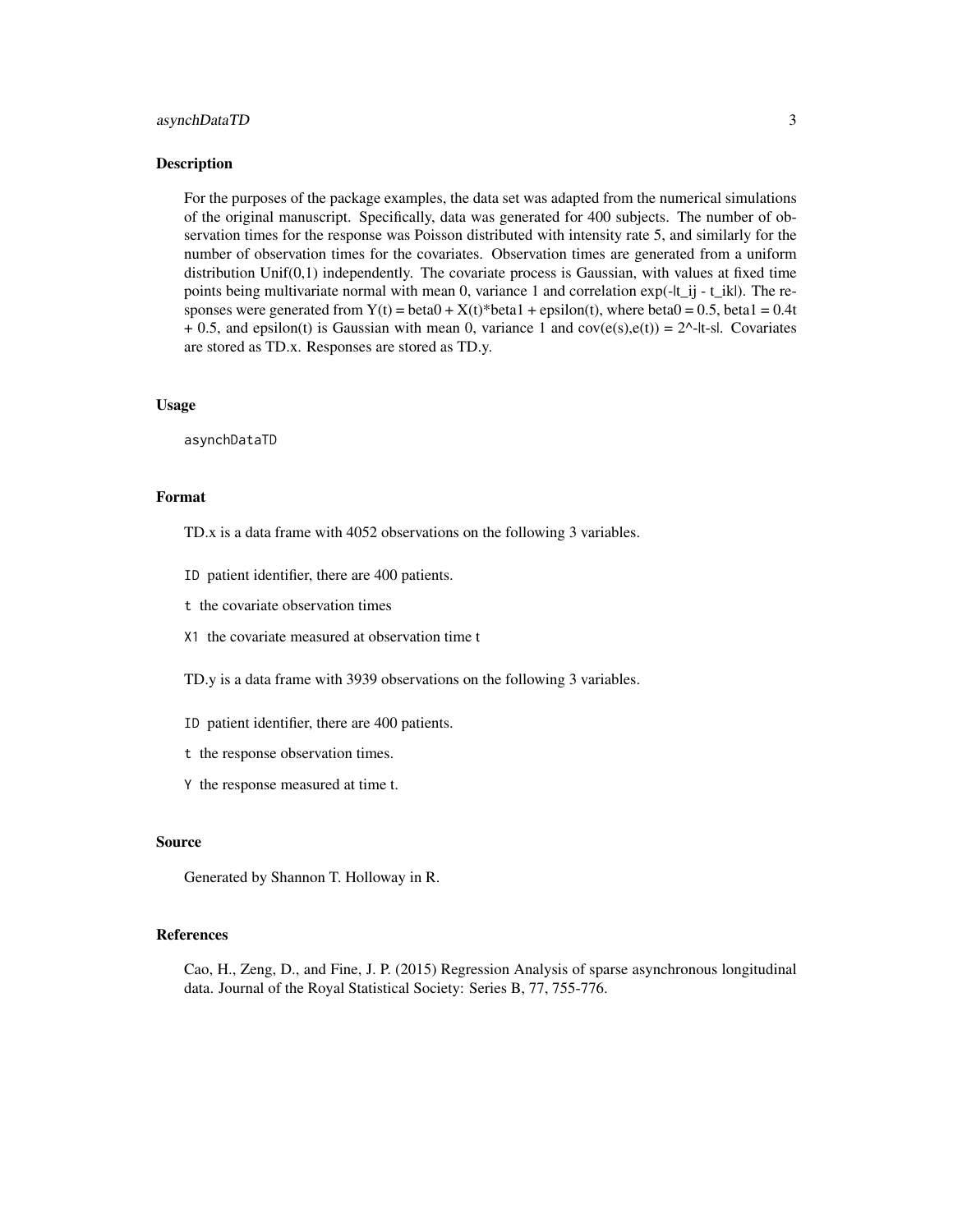<span id="page-3-0"></span>asynchDataTI *Generated Asynchronous Longitudinal Data with Time-Invariant Coefficients*

#### Description

For the purposes of the package examples, the data set was adapted from the numerical simulations of the original manuscript. Specifically, data was generated for 400 subjects. The number of observation times for the response was Poisson distributed with intensity rate 5, and similarly for the number of observation times for the covariates. Observation times are generated from a uniform distribution Unif(0,1) independently. The covariate process is Gaussian, with values at fixed time points being multivariate normal with mean 0, variance 1 and correlation exp(-|t\_ij - t\_ik|). The responses were generated from  $Y(t) = \text{beta0} + X(t)^* \text{beta1} + \text{epsilon0}$  +  $\text{height0}$ , where  $\text{beta0} = 0.5$ ,  $\text{beta1} =$ 1.5, and epsilon(t) is Gaussian with mean 0, variance 1 and  $cov(e(s),e(t)) = 2^{\lambda}$ -It-sl. Covariates are stored as TI.x. Responses are stored as TI.y.

#### Usage

asynchDataTI

#### Format

TI.x is a data frame with 2014 observations on the following 3 variables.

ID patient identifier, there are 400 patients.

t the covariate observation times

X1 the covariate measured at observation time t

TI.y is a data frame with 2101 observations on the following 3 variables.

ID patient identifier, there are 400 patients.

- t the response observation times.
- Y the response measured at time t.

#### Source

Generated by Shannon T. Holloway in R.

## References

Cao, H., Zeng, D., and Fine, J. P. (2015) Regression Analysis of sparse asynchronous longitudinal data. Journal of the Royal Statistical Society: Series B, 77, 755-776.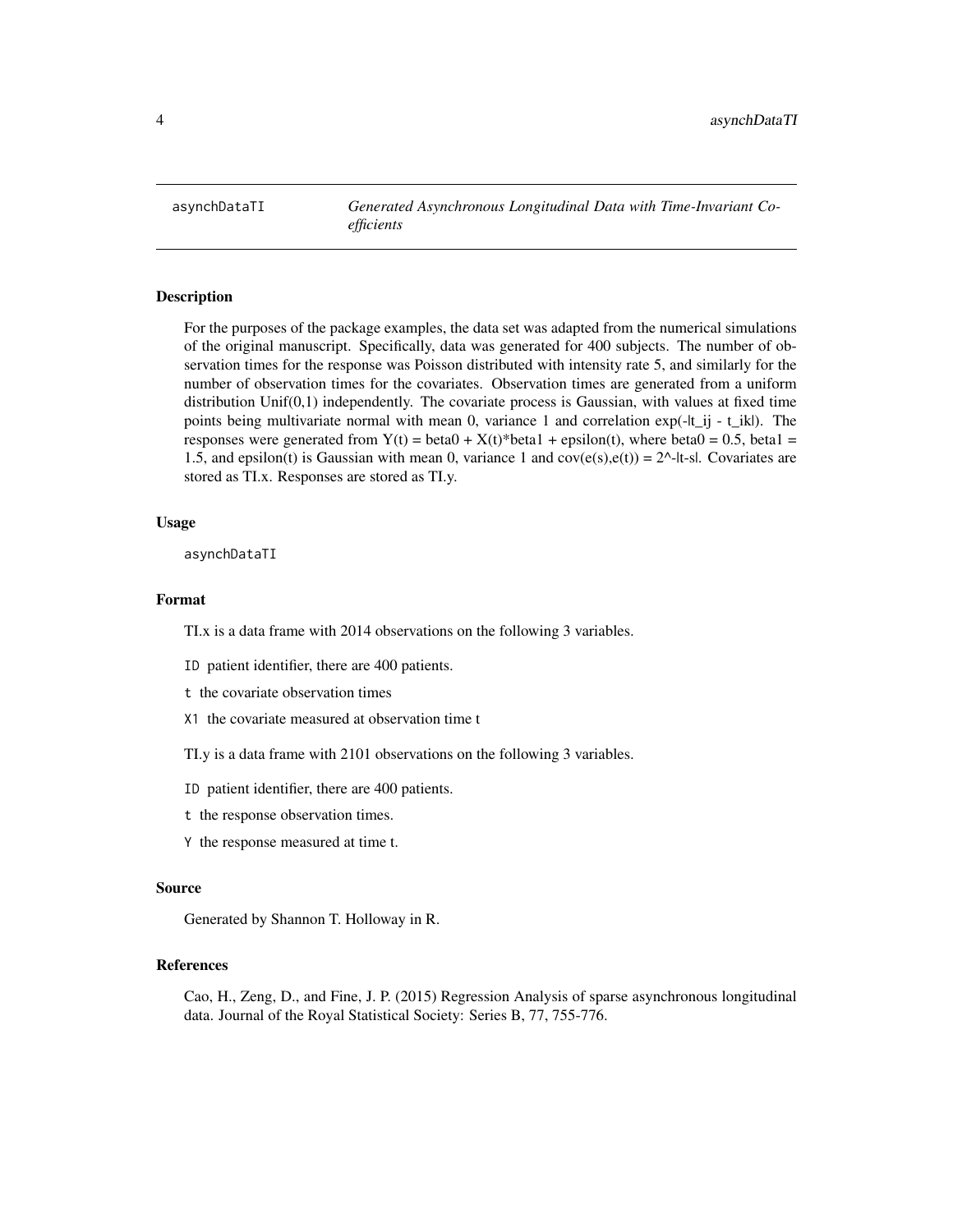<span id="page-4-0"></span>asynchHK *Regression Analysis for Time-Invariant Coefficients Using Half-Kernel Estimation*

## Description

Estimation of regression models for sparse asynchronous longitudinal observations using a halfkernel estimation approach with time-invariant coefficients.

## Usage

```
asynchHK(data.x, data.y, kType = "epan", lType = "identity", bw = NULL,
        nCores = 1, ...
```

| data.x       | A data frame of covariates. The structure of the data frame must be {patient ID,<br>time of measurement, measurement(s). Patient IDs must be of class integer or<br>be able to be coerced to class integer without loss of information. Missing values<br>must be indicated as NA. All times will automatically be rescaled to $[0,1]$ .                                                                                                                                                                                                                                                               |
|--------------|--------------------------------------------------------------------------------------------------------------------------------------------------------------------------------------------------------------------------------------------------------------------------------------------------------------------------------------------------------------------------------------------------------------------------------------------------------------------------------------------------------------------------------------------------------------------------------------------------------|
| data.y       | A data.frame of response measurements. The structure of the data.frame must<br>be {patient ID, time of measurement, measurement}. Patient IDs must be of<br>class integer or be able to be coerced to class integer without loss of information.<br>Missing values must be indicated as NA. All times will automatically be rescaled<br>to $[0,1]$ .                                                                                                                                                                                                                                                   |
| kType        | An object of class character indicating the type of smoothing kernel to use in<br>the estimating equation. Must be one of {"epan", "uniform", "gauss"}, where<br>"epan" is the Epanechnikov kernel and "gauss" is the Gaussian kernel.                                                                                                                                                                                                                                                                                                                                                                 |
| <b>1Type</b> | An object of class character indicating the type of link function to use for the<br>regression model. Must be one of {"identity","log","logistic"}.                                                                                                                                                                                                                                                                                                                                                                                                                                                    |
| bw           | If provided, bw is an object of class numeric or a numeric vector containing<br>the bandwidths for which parameter estimates are to be obtained. If NULL, an<br>optimal bandwidth will be determined using an adaptive selection procedure.<br>The range of the bandwidth search space is taken to be $2*(Q3 - Q1)*n^2-0.7$ to<br>$2*(Q3 - Q1)*n^2-0.3$ , where Q3 is the 0.75 quantile and Q1 is the 0.25 quantile<br>of the pooled sample of measurement times for the covariate and response, and<br>n is the number of patients. See original reference for details of the selection<br>procedure. |
| nCores       | A numeric object. For auto-tune method, the number of cores to employ for<br>calculation. If $nCores > 1$ , the bandwidth search space will be distributed across<br>the cores using parallel's parLapply.                                                                                                                                                                                                                                                                                                                                                                                             |
|              | Ignored.                                                                                                                                                                                                                                                                                                                                                                                                                                                                                                                                                                                               |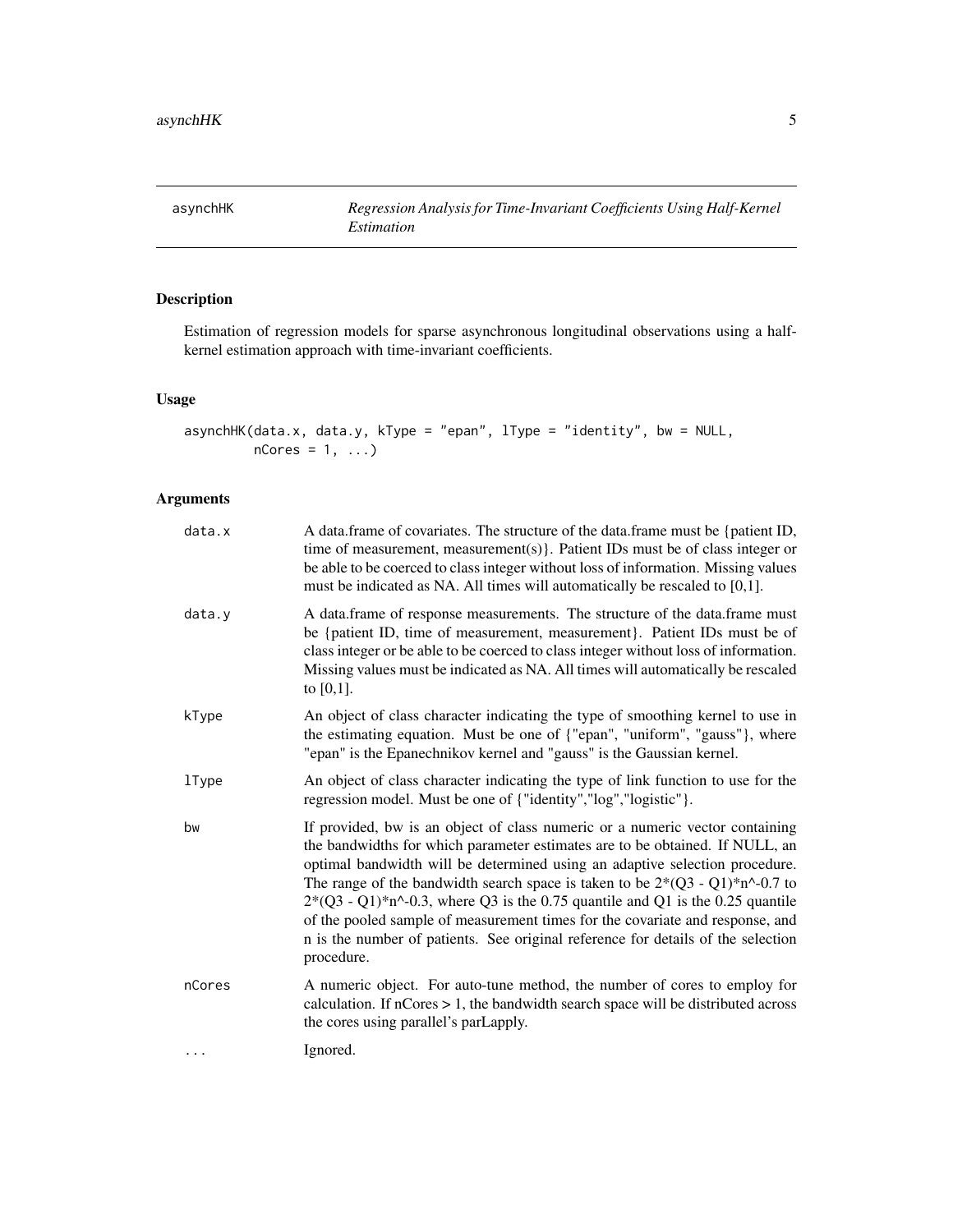#### Details

For lType = "log" and lType = "logistic", parameter estimates are obtained by minimizing the estimating equation using optim() with method="Nelder-Mead"; all other arguments take their default values.

For lType = "identity", parameter estimates are obtained using solve().

#### Value

A list is returned. If bandwidths are provided, each element of the list is a matrix, where the ith row corresponds to the ith bandwidth of argument "bw" and the columns correspond to the model parameters. If the bandwidth is determined automatically, each element is a named vector calculated at the optimal bandwidth.

| betaHat                                                                                  | The estimated model coefficients.                     |  |
|------------------------------------------------------------------------------------------|-------------------------------------------------------|--|
| stdErr                                                                                   | The standard error for each coefficient.              |  |
| zValue                                                                                   | The estimated z-value for each coefficient.           |  |
| pValue                                                                                   | The p-value for each coefficient.                     |  |
| If the bandwidth is determined automatically, two additional list elements are returned: |                                                       |  |
| optBW                                                                                    | The estimated optimal bandwidth for each coefficient. |  |

```
minMSE The mean squared error at the optimal bandwidth for each coefficient.
```
#### Author(s)

Hongyuan Cao, Jialiang Li, Jason P. Fine, and Shannon T. Holloway

#### References

Cao, H., Li, Jialiang, and Fine, J. P. (2015). On last observation carried forward and asynchronous longitudinal regression analysis. Electronic Journal of Statistics, submitted.

#### Examples

```
data(asynchDataTI)
```

```
res <- asynchHK(data.x = TI.x,
                data.y = TI.y,bw = c(0.05, 0.03),
                kType = "epan",lType = "identity")
```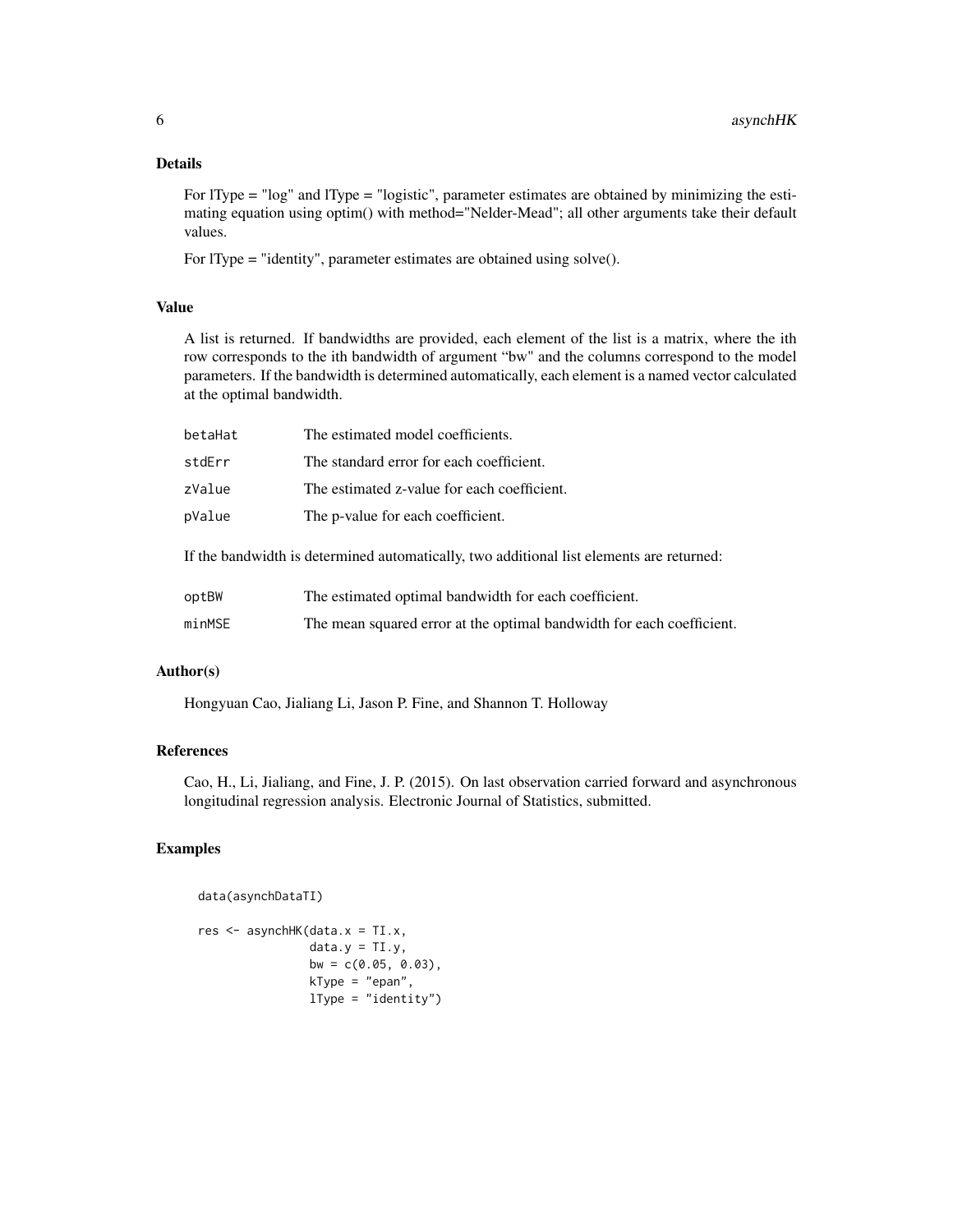<span id="page-6-1"></span><span id="page-6-0"></span>

## Description

Estimation of regression models for sparse asynchronous longitudinal observations using the last value carried forward approach.

## Usage

asynchLV(data.x, data.y,  $lType = "identity", ...)$ 

#### Arguments

| data.x | A data.frame of covariates. The structure of the data.frame must be {patient ID,<br>time of measurement, measurement(s). Patient IDs must be of class integer or<br>be able to be coerced to class integer without loss of information. Missing values<br>must be indicated as NA. All times will automatically be rescaled to [0,1].       |
|--------|---------------------------------------------------------------------------------------------------------------------------------------------------------------------------------------------------------------------------------------------------------------------------------------------------------------------------------------------|
| data.y | A data frame of response measurements. The structure of the data frame must be<br>{patient ID, time of measurement, measurement}. Patient IDs must be of class<br>integer or be able to be coerced to integer without loss of information. Missing<br>values must be indicated as NA. All times will automatically be rescaled to $[0,1]$ . |
| lType  | An object of class character indicating the type of link function to use for the<br>regression model. Must be one of {"identity","log","logistic"}.                                                                                                                                                                                         |
| .      | Ignored.                                                                                                                                                                                                                                                                                                                                    |

#### Details

For lType = "log" and lType = "logistic", parameter estimates are obtained by minimizing the estimating equation using R's optim() with method="Nelder-Mead"; all other settings take their default values.

For lType = "identity", parameter estimates are obtained use solve().

## Value

A list is returned, the elements of which are named vectors:

| betaHat | The estimated model coefficients.           |
|---------|---------------------------------------------|
| stdErr  | The standard error for each coefficient.    |
| zValue  | The estimated z-value for each coefficient. |
| pValue  | The p-value for each coefficient.           |

## Author(s)

Hongyuan Cao, Donglin Zeng, Jason P. Fine, and Shannon T. Holloway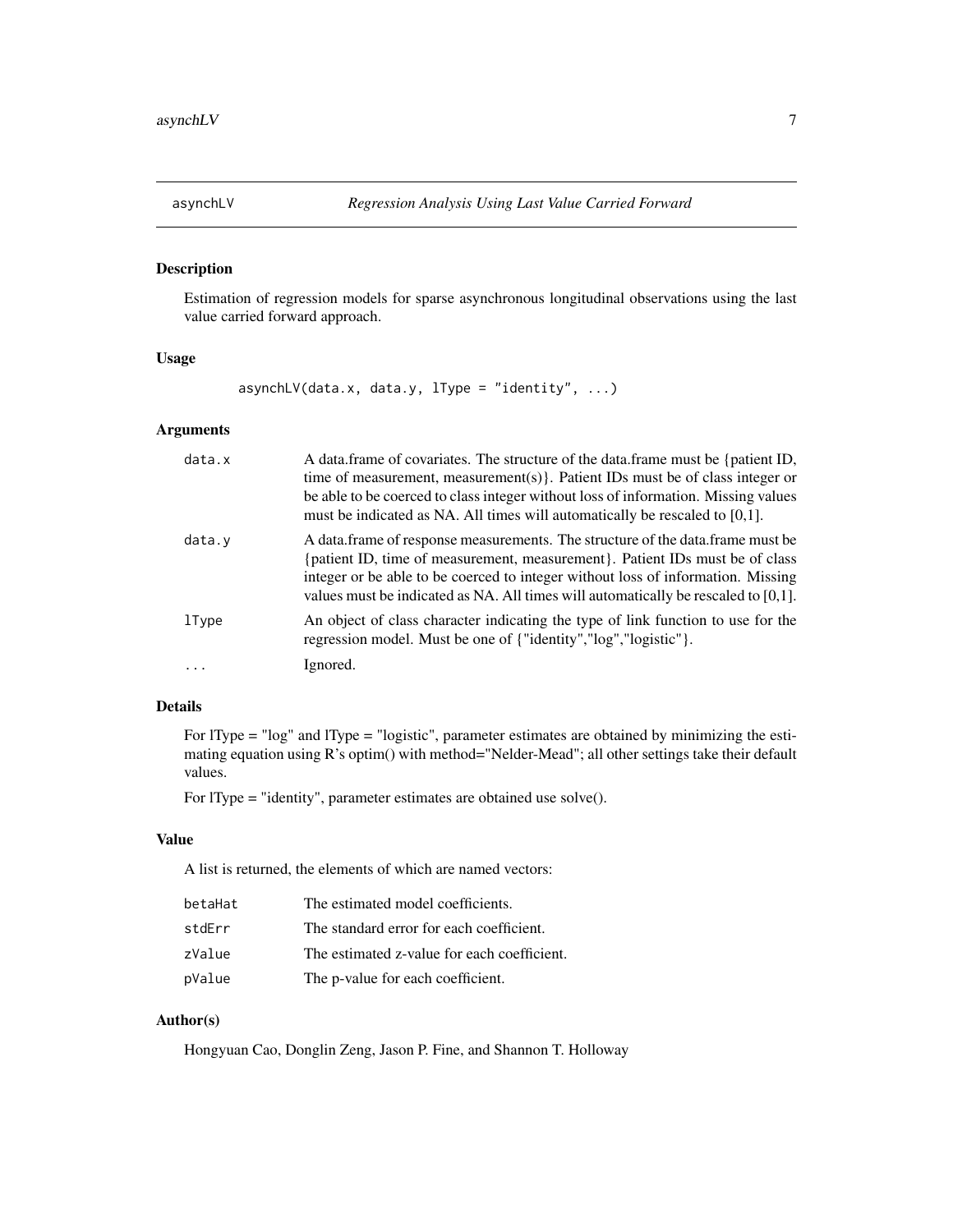## <span id="page-7-0"></span>References

Cao, H., Zeng, D., and Fine, J. P. (2015) Regression Analysis of sparse asynchronous longitudinal data. Journal of the Royal Statistical Society: Series B, 77, 755-776.

#### Examples

```
data(asynchDataTI)
```

```
res <- asynchLV(data.x = TI.x,
               data.y = TI.y,lType = "identity")
```
<span id="page-7-1"></span>asynchTD *Regression Analysis for Time-Dependent Coefficients*

## Description

Estimation of regression models for sparse asynchronous longitudinal observations with time-dependent coefficients.

#### Usage

```
asynchTD(data.x, data.y, times, kType = "epan", lType = "identity",
                bw=NULL, ncores = 1, \dots)
```

| data.x | A data frame of covariates. The structure of the data frame must be {patient ID,<br>time of measurement, measurement(s). Patient IDs must be of class integer or<br>be able to be coerced to class integer without loss of information. Missing values<br>must be indicated as NA. All times will automatically be rescaled to $[0,1]$ .             |
|--------|------------------------------------------------------------------------------------------------------------------------------------------------------------------------------------------------------------------------------------------------------------------------------------------------------------------------------------------------------|
| data.y | A data frame of response measurements. The structure of the data frame must<br>be {patient ID, time of measurement, measurement}. Patient IDs must be of<br>class integer or be able to be coerced to class integer without loss of information.<br>Missing values must be indicated as NA. All times will automatically be rescaled<br>to $[0,1]$ . |
| kType  | An object of class character indicating the type of smoothing kernel to use in<br>the estimating equation. Must be one of {"epan", "uniform", "gauss"}, where<br>"epan" is the Epanechnikov kernel and "gauss" is the Gaussian kernel.                                                                                                               |
| lType  | An object of class character indicating the type of link function to use for the<br>regression model. Must be one of {"identity","log","logistic"}.                                                                                                                                                                                                  |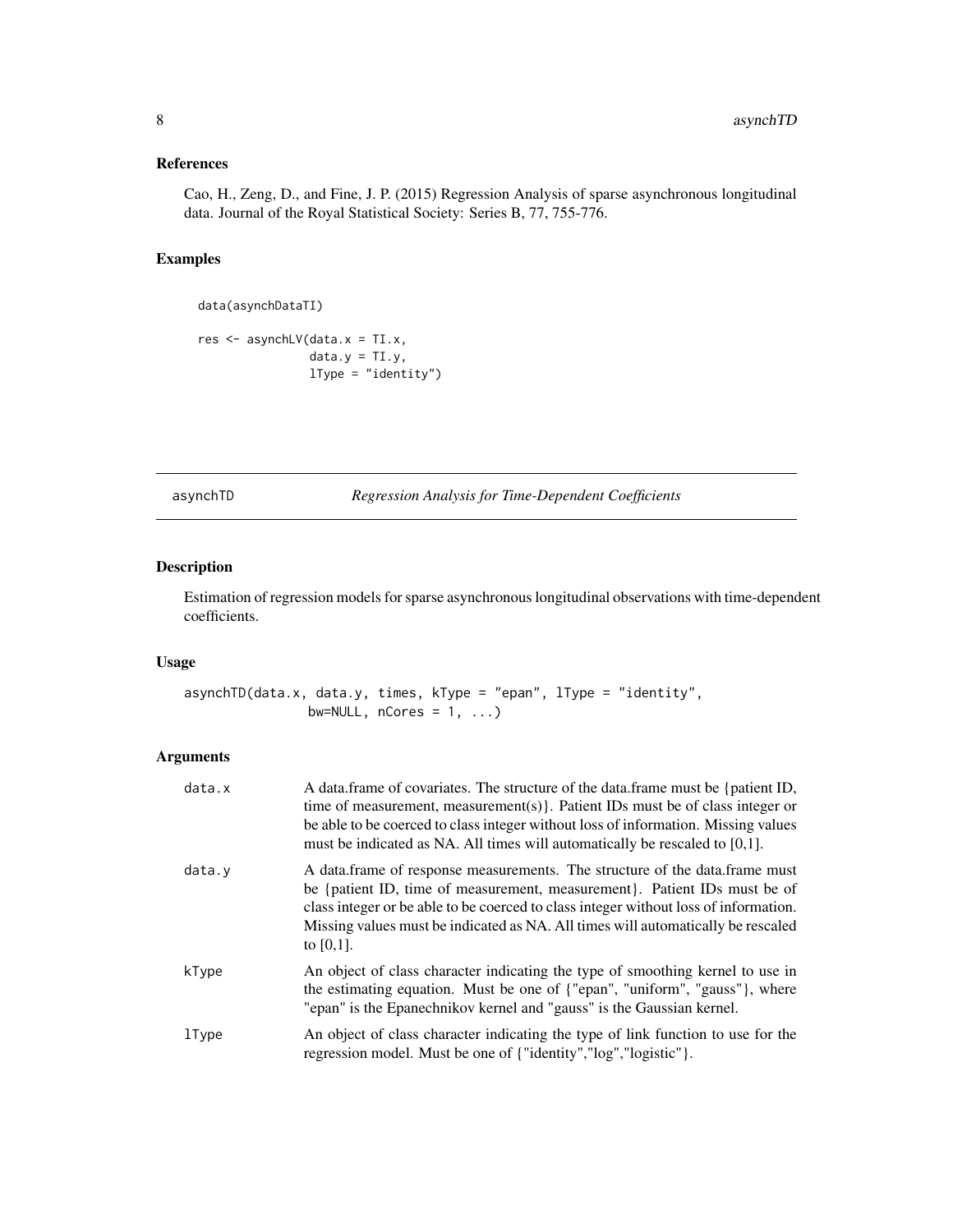## asynchTD 9

| bw     | If provided, bw is an object of class numeric containing a single bandwidth at<br>which parameter estimates are to be obtained. If NULL, an "optimal" bandwidth<br>will be determined for each time point using an adaptive selection procedure.<br>The range of the bandwidth search space is taken to be $2*(03 - 01)*n^{0}$ -0.7 to<br>$2*(Q3 - Q1)*n^0-0.3$ , where Q3 is the 0.75 quantile and Q1 is the 0.25 quantile<br>of the pooled sample of measurement times for the covariate and response, and<br>n is the number of patients. For each time point, the optimal bandwidth(s) is<br>taken to be that which minimizes the mean squared error. See original reference<br>for details of the selection procedure. |
|--------|-----------------------------------------------------------------------------------------------------------------------------------------------------------------------------------------------------------------------------------------------------------------------------------------------------------------------------------------------------------------------------------------------------------------------------------------------------------------------------------------------------------------------------------------------------------------------------------------------------------------------------------------------------------------------------------------------------------------------------|
| times  | A vector object of class numeric. The time points at which the coefficients are<br>to be estimated.                                                                                                                                                                                                                                                                                                                                                                                                                                                                                                                                                                                                                         |
| nCores | A numeric object. For auto-tune method, the number of cores to employ for<br>calculation. If $nCores > 1$ , the bandwidth search space will be distributed across<br>the cores using parallel's parLapply.                                                                                                                                                                                                                                                                                                                                                                                                                                                                                                                  |
| .      | Ignored.                                                                                                                                                                                                                                                                                                                                                                                                                                                                                                                                                                                                                                                                                                                    |

#### Details

For lType = "log" and lType = "logistic", parameter estimates are obtained by minimizing the estimating equation using optim() with method="Nelder-Mead"; all other arguments take their default values.

For lType = "identity", parameter estimates are obtained using solve().

Upon completion, a single plot is generating showing the time-dependence of each coefficient.

## Value

A list is returned. Each element of the list is a matrix, where the ith row corresponds to the ith time point of input argument "times" and the columns correspond to the model parameters.

The returned values are estimated using either the provided bandwidth or the "optimal" bandwidth as determined using the adaptive selection procedure.

| betaHat | The estimated model coefficients.                                                        |
|---------|------------------------------------------------------------------------------------------|
| stdErr  | The standard errors for each coefficient.                                                |
| zValue  | The estimated z-values for each coefficient.                                             |
| pValue  | The p-values for each coefficient.                                                       |
|         | If the bandwidth is determined automatically, two additional list elements are returned: |

| optBW  | The estimated optimal bandwidth for each coefficient.                 |
|--------|-----------------------------------------------------------------------|
| minMSE | The mean squared error at the optimal bandwidth for each coefficient. |

## Author(s)

Hongyuan Cao, Donglin Zeng, Jason P. Fine, and Shannon T. Holloway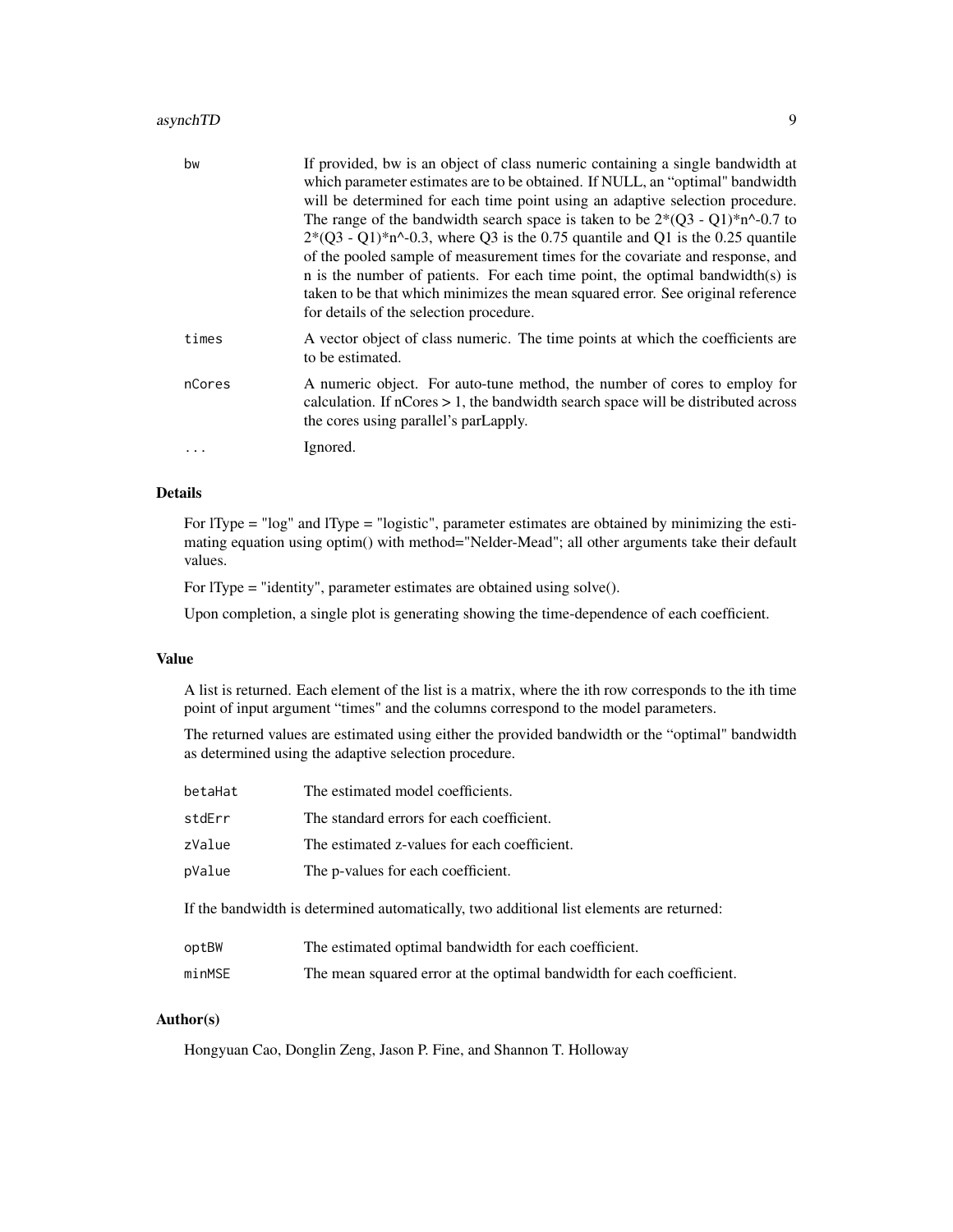## <span id="page-9-0"></span>References

Cao, H., Zeng, D., and Fine, J. P. (2014) Regression Analysis of sparse asynchronous longitudinal data. Journal of the Royal Statistical Society: Series B, 77, 755-776.

## Examples

```
data(asynchDataTD)
```

```
res <- asynchTD(data.x = TD.x,
                data.y = TD.y,times = c(0.25, 0.50, 0.75),
                bw = 0.05,
                kType = "epan",
                lType = "identity")
```
<span id="page-9-1"></span>asynchTI *Regression Analysis for Time-Invariant Coefficients*

#### Description

Estimation of regression models for sparse asynchronous longitudinal observations with time-invariant coefficients.

## Usage

```
asynchTI(data.x, data.y, kType = "epan", lType = "identity", bw = NULL,
        nCores = 1, ...
```

| data.x | A data frame of covariates. The structure of the data frame must be {patient ID,<br>time of measurement, measurement(s). Patient IDs must be of class integer or<br>be able to be coerced to class integer without loss of information. Missing values<br>must be indicated as NA. All times will automatically be rescaled to $[0,1]$ .             |
|--------|------------------------------------------------------------------------------------------------------------------------------------------------------------------------------------------------------------------------------------------------------------------------------------------------------------------------------------------------------|
| data.v | A data frame of response measurements. The structure of the data frame must<br>be {patient ID, time of measurement, measurement}. Patient IDs must be of<br>class integer or be able to be coerced to class integer without loss of information.<br>Missing values must be indicated as NA. All times will automatically be rescaled<br>to $[0,1]$ . |
| kType  | An object of class character indicating the type of smoothing kernel to use in<br>the estimating equation. Must be one of {"epan", "uniform", "gauss"}, where<br>"epan" is the Epanechnikov kernel and "gauss" is the Gaussian kernel.                                                                                                               |
| lType  | An object of class character indicating the type of link function to use for the<br>regression model. Must be one of {"identity","log","logistic"}.                                                                                                                                                                                                  |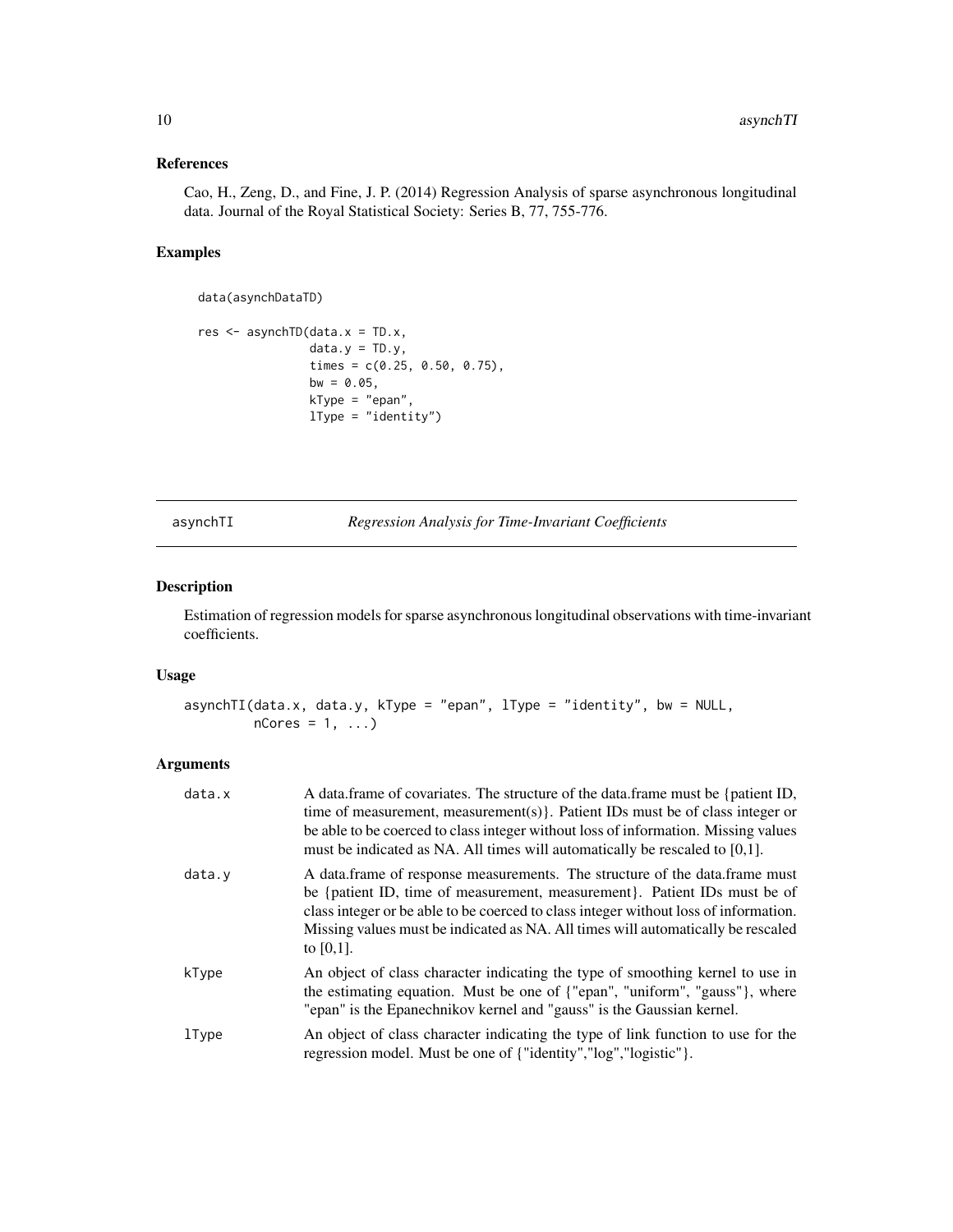#### asynchTI 11

| bw     | If provided, bw is an object of class numeric or a numeric vector containing<br>the bandwidths for which parameter estimates are to be obtained. If NULL, an<br>optimal bandwidth will be determined using an adaptive selection procedure.<br>The range of the bandwidth search space is taken to be $2*(Q3 - Q1)*n^0-0.7$ to<br>$2*(Q3 - Q1)*n^2-0.3$ , where Q3 is the 0.75 quantile and Q1 is the 0.25 quantile<br>of the pooled sample of measurement times for the covariate and response, and<br>n is the number of patients. See original reference for details of the selection<br>procedure. |
|--------|--------------------------------------------------------------------------------------------------------------------------------------------------------------------------------------------------------------------------------------------------------------------------------------------------------------------------------------------------------------------------------------------------------------------------------------------------------------------------------------------------------------------------------------------------------------------------------------------------------|
| nCores | A numeric object. For auto-tune method, the number of cores to employ for<br>calculation. If $nCores > 1$ , the bandwidth search space will be distributed across<br>the cores using parallel's parLapply.                                                                                                                                                                                                                                                                                                                                                                                             |
|        | Ignored.                                                                                                                                                                                                                                                                                                                                                                                                                                                                                                                                                                                               |

## Details

For lType = "log" and lType = "logistic", parameter estimates are obtained by minimizing the estimating equation using optim() with method="Nelder-Mead"; all other arguments take their default values.

For lType = "identity", parameter estimates are obtained using solve().

#### Value

A list is returned. If bandwidths are provided, each element of the list is a matrix, where the ith row corresponds to the ith bandwidth of argument "bw" and the columns correspond to the model parameters. If the bandwidth is determined automatically, each element is a named vector calculated at the optimal bandwidth.

| betaHat                                                                                  | The estimated model coefficients.           |  |
|------------------------------------------------------------------------------------------|---------------------------------------------|--|
| stdErr                                                                                   | The standard error for each coefficient.    |  |
| zValue                                                                                   | The estimated z-value for each coefficient. |  |
| pValue                                                                                   | The p-value for each coefficient.           |  |
| If the bandwidth is determined automatically, two additional list elements are returned: |                                             |  |

| optBW  | The estimated optimal bandwidth for each coefficient.                 |
|--------|-----------------------------------------------------------------------|
| minMSE | The mean squared error at the optimal bandwidth for each coefficient. |

#### Author(s)

Hongyuan Cao, Donglin Zeng, Jason P. Fine, and Shannon T. Holloway

## References

Cao, H., Zeng, D., and Fine, J. P. (2015) Regression Analysis of sparse asynchronous longitudinal data. Journal of the Royal Statistical Society: Series B, 77, 755-776.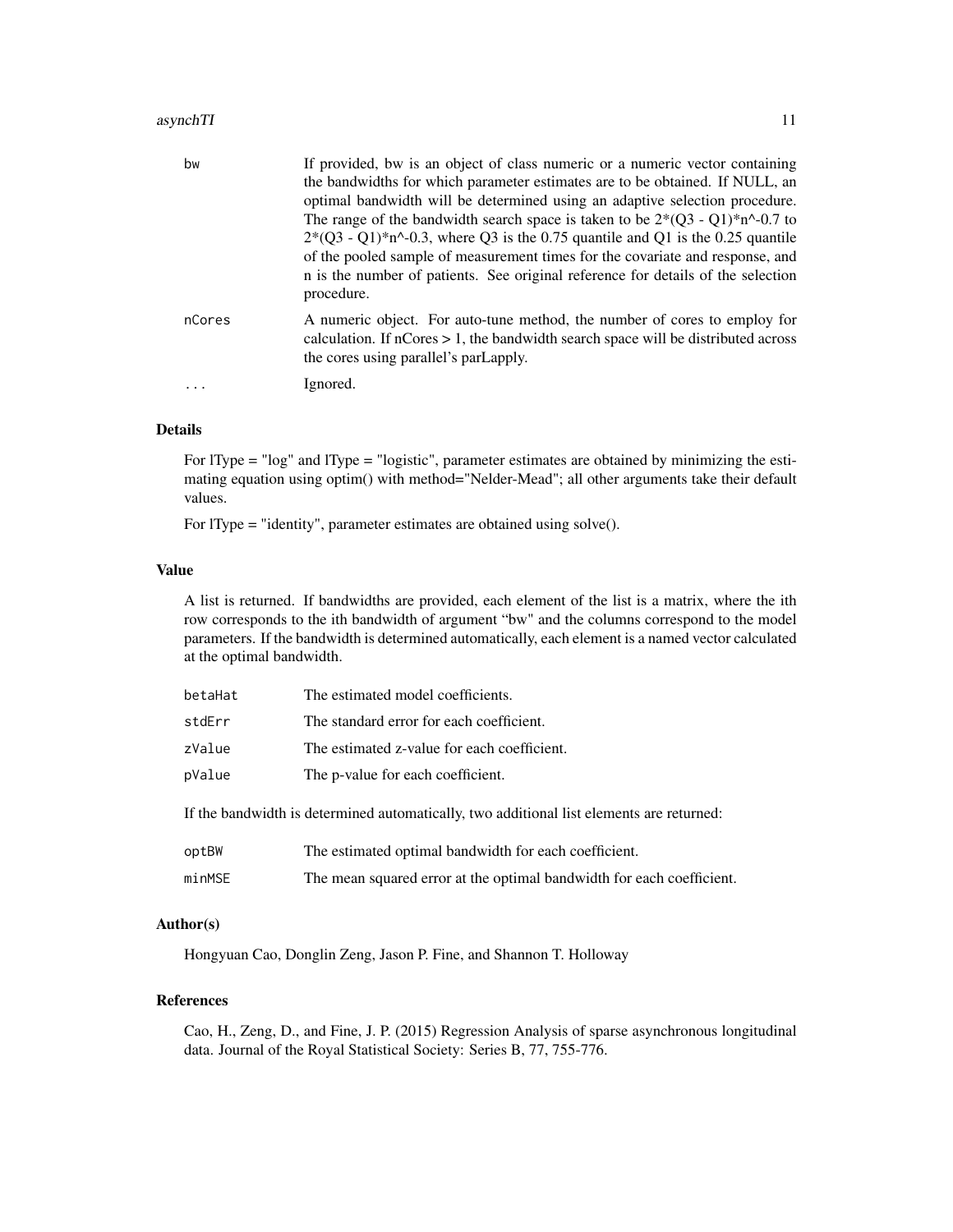## <span id="page-11-0"></span>Examples

```
data(asynchDataTI)
res <- asynchTI(data.x = TI.x,
               data.y = TI.y,bw = c(0.05, 0.03),
               kType = "epan",
               lType = "identity")
```
Weighted Last Observation Carried Forward Regression Analysis for *Time-Invariant Coefficients*

## Description

Estimation of regression models for sparse asynchronous longitudinal observations using the weighted last value carried forward approach with time-invariant coefficients.

## Usage

```
asynchWLV(data.x, data.y, kType = "epan", lType = "identity", bw = NULL,
         nCores = 1, ...
```

| data.x       | A data.frame of covariates. The structure of the data.frame must be {patient ID,<br>time of measurement, measurement(s) $\}$ . Patient IDs must be of class integer or<br>be able to be coerced to class integer without loss of information. Missing values<br>must be indicated as NA. All times will automatically be rescaled to $[0,1]$ .                                                                      |
|--------------|---------------------------------------------------------------------------------------------------------------------------------------------------------------------------------------------------------------------------------------------------------------------------------------------------------------------------------------------------------------------------------------------------------------------|
| data.y       | A data frame of response measurements. The structure of the data frame must<br>be {patient ID, time of measurement, measurement}. Patient IDs must be of<br>class integer or be able to be coerced to class integer without loss of information.<br>Missing values must be indicated as NA. All times will automatically be rescaled<br>to $[0,1]$ .                                                                |
| kType        | An object of class character indicating the type of smoothing kernel to use in<br>the estimating equation. Must be one of {"epan", "uniform", "gauss"}, where<br>"epan" is the Epanechnikov kernel and "gauss" is the Gaussian kernel.                                                                                                                                                                              |
| <b>lType</b> | An object of class character indicating the type of link function to use for the<br>regression model. Must be one of {"identity","log","logistic"}.                                                                                                                                                                                                                                                                 |
| bw           | If provided, bw is an object of class numeric or a numeric vector containing<br>the bandwidths for which parameter estimates are to be obtained. If NULL, an<br>optimal bandwidth will be determined using an adaptive selection procedure.<br>The range of the bandwidth search space is taken to be $2*(Q3 - Q1)*n^0-0.7$ to<br>$2*(Q3 - Q1)*n^0-0.3$ , where Q3 is the 0.75 quantile and Q1 is the 0.25 quantile |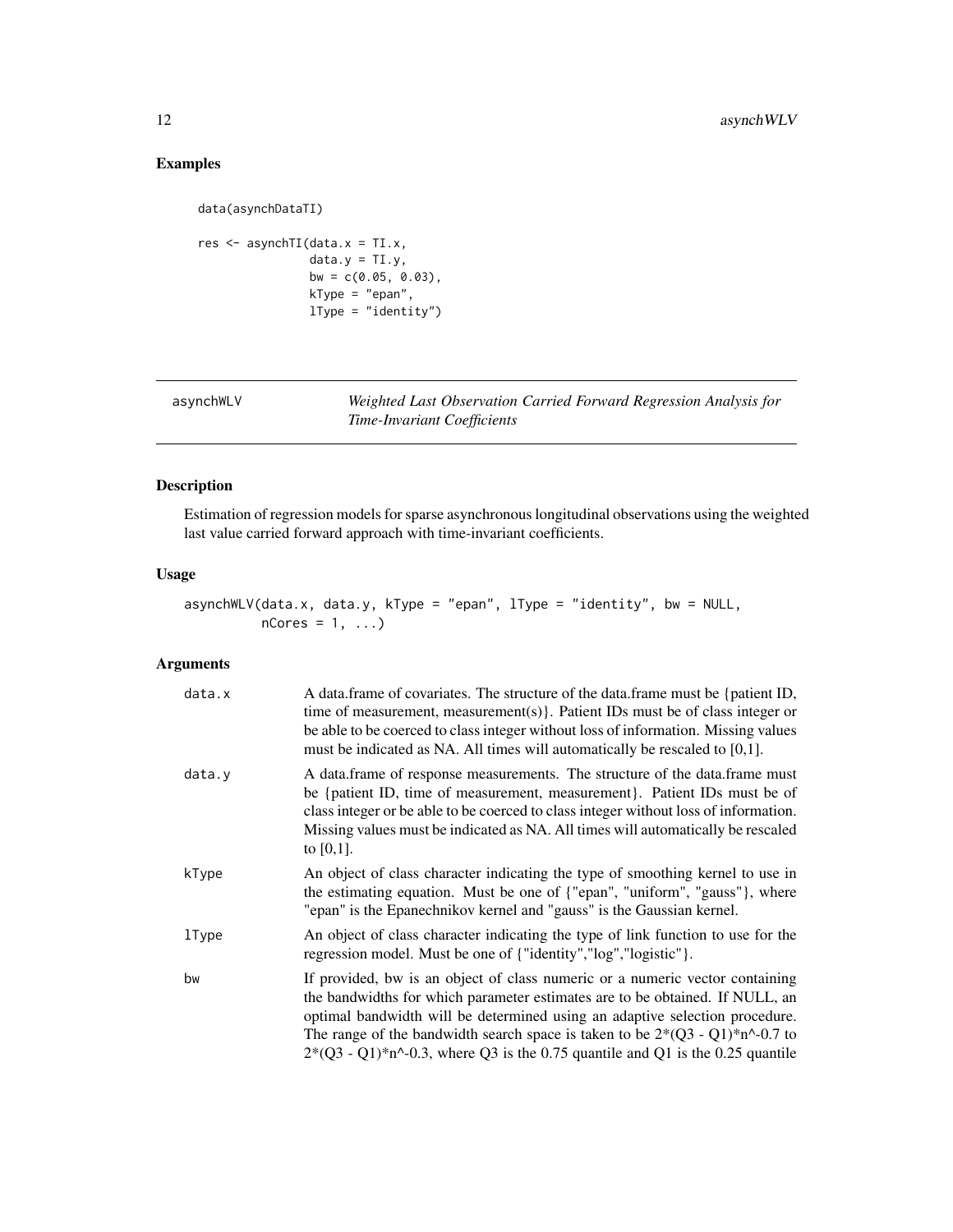|        | of the pooled sample of measurement times for the covariate and response, and<br>n is the number of patients. See original reference for details of the selection<br>procedure.                                   |
|--------|-------------------------------------------------------------------------------------------------------------------------------------------------------------------------------------------------------------------|
| nCores | A numeric object. For auto-tune method, the number of cores to employ for<br>calculation. If $n\text{Cores} > 1$ , the bandwidth search space will be distributed across<br>the cores using parallel's parLapply. |
| .      | Ignored.                                                                                                                                                                                                          |

## Details

For lType = "log" and lType = "logistic", parameter estimates are obtained by minimizing the estimating equation using optim() with method="Nelder-Mead"; all other arguments take their default values.

For lType = "identity", parameter estimates are obtained using solve().

#### Value

A list is returned. If bandwidths are provided, each element of the list is a matrix, where the ith row corresponds to the ith bandwidth of argument "bw" and the columns correspond to the model parameters. If the bandwidth is determined automatically, each element is a named vector calculated at the optimal bandwidth.

| betaHat | The estimated model coefficients.                                                        |
|---------|------------------------------------------------------------------------------------------|
| stdErr  | The standard error for each coefficient.                                                 |
| zValue  | The estimated z-value for each coefficient.                                              |
| pValue  | The p-value for each coefficient.                                                        |
|         | If the bandwidth is determined automatically, two additional list elements are returned: |
| optBW   | The estimated optimal bandwidth for each coefficient.                                    |

## minMSE The mean squared error at the optimal bandwidth for each coefficient.

#### Author(s)

Hongyuan Cao, Jialiang Li, Jason P. Fine, and Shannon T. Holloway

## References

Cao, H., Li, Jialiang, and Fine, J. P. (2015). On last observation carried forward and asynchronous longitudinal regression analysis. Electronic Journal of Statistics, submitted.

## Examples

data(asynchDataTI)

res <- asynchWLV(data.x = TI.x,  $data.y = TI.y,$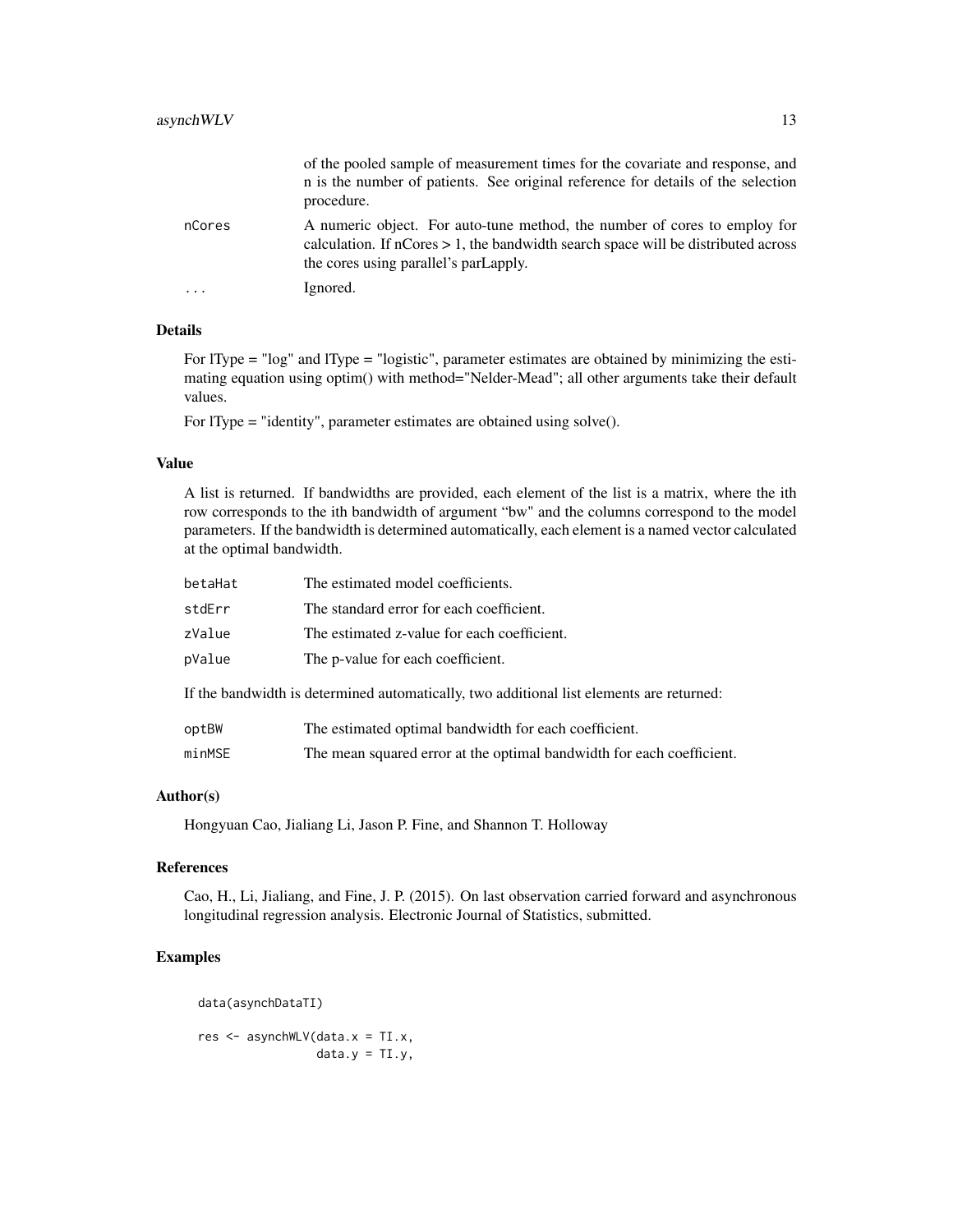## 14 asynchWLV

bw =  $c(0.05, 0.03)$ , kType = "epan", lType = "identity")